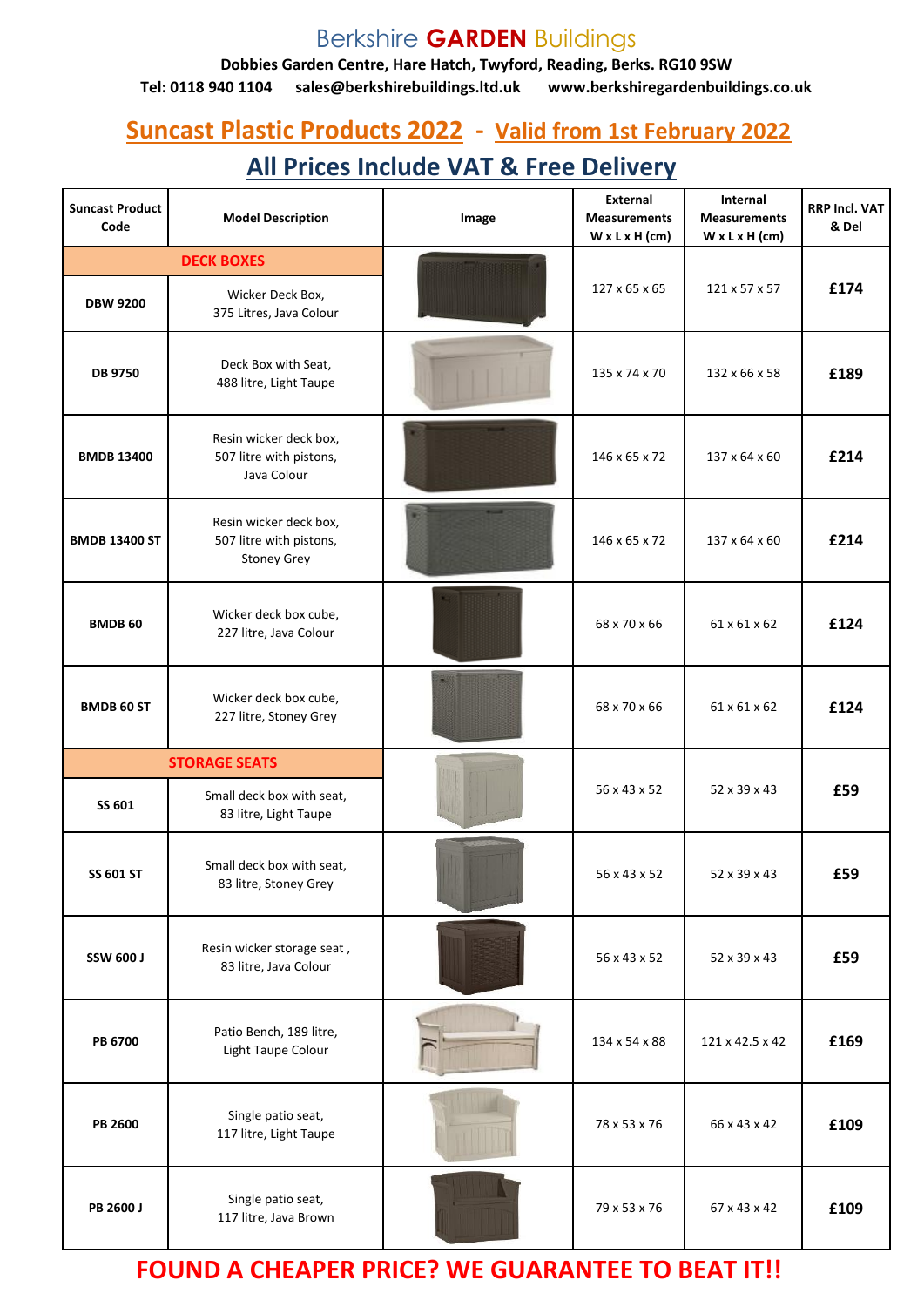# **ALL PRICES INCLUDE VAT AND FREE DELIVERY**

| <b>Suncast Product</b><br>Code | <b>Model Description</b>                                                   | Image          | External<br><b>Measurements</b><br>$W \times L \times H$ (cm) | Internal<br><b>Measurements</b><br>$W \times L \times H$ (cm) | <b>RRP Incl. VAT</b><br>& Del |
|--------------------------------|----------------------------------------------------------------------------|----------------|---------------------------------------------------------------|---------------------------------------------------------------|-------------------------------|
| <b>HORIZONTAL SHEDS</b>        |                                                                            |                |                                                               |                                                               |                               |
| <b>BMS 2500</b>                | Kensington 6<br>4'4" X 2'7"<br>Vanilla With Stoney Accents                 |                | 131 x 78 x 116                                                | 125 x 71 x 94                                                 | £259                          |
| <b>BMS2500SB</b>               | Kensington 6<br>4'4" X 2'7"<br><b>Stoney Grey Colour</b>                   |                | 131 x 78 x 116                                                | 125 x 71 x 94                                                 | £259                          |
| <b>BMS3400</b>                 | Kensington 6<br>4'4" X 2'7"<br>Sand & Mustang Colour                       |                | 131 x 78 x 116                                                | 125 x 71 x 94                                                 | £259                          |
| <b>BMS 4700</b>                | Kensington 8<br>5'11" x 3'9"<br>Vanilla With Stoney Accents                |                | 179 x 113 x 132                                               | 167 x 98 x 126                                                | £549                          |
| <b>BMS 4780</b>                | Kensington 8 (Stow-Away)<br>5'11" x 3'9"<br>Peppercorn Grey & Black Colour |                | 179 x 113 x 132                                               | 168 x 98 x 126                                                | £549                          |
| <b>VERTICAL SHEDS</b>          |                                                                            |                |                                                               |                                                               |                               |
| <b>BMS 1250</b>                | Mannington 2'8" x 2'2"<br>Vanilla With Stoney Accents                      |                | 82 x 65 x 183                                                 | 69 x 50 x 175                                                 | £249                          |
| <b>BMS 1250SB</b>              | Mannington 2'8" x 2'2"<br><b>Stoney Grey Colour</b>                        | <b>THE NEW</b> | 82 x 65 x 183                                                 | 69 x 50 x 175                                                 | £249                          |
| <b>BMS 2000</b>                | Mannington 2'8" x 2'2"<br>Sand & Mustang Colour                            |                | 82 x 65 x 183                                                 | 69 x 50 x 175                                                 | £249                          |
| <b>BMS5700SB</b>               | <b>Vertical Shed</b><br>4'5" x 2'9"<br>Stoney Grey With Black Roof         |                | 135 x 83 x 182                                                | 124 x 71 x 176                                                | £439                          |
| <b>BMS6280</b>                 | <b>Extra Large Vertical Shed</b><br>5'10" x 3'8"<br>Two Tone Grey          |                | 179 x 112 x 197                                               | 166 x 97 x 190                                                | £684                          |

#### **FULL PRODUCT DETAILS CAN BE FOUND ONLINE**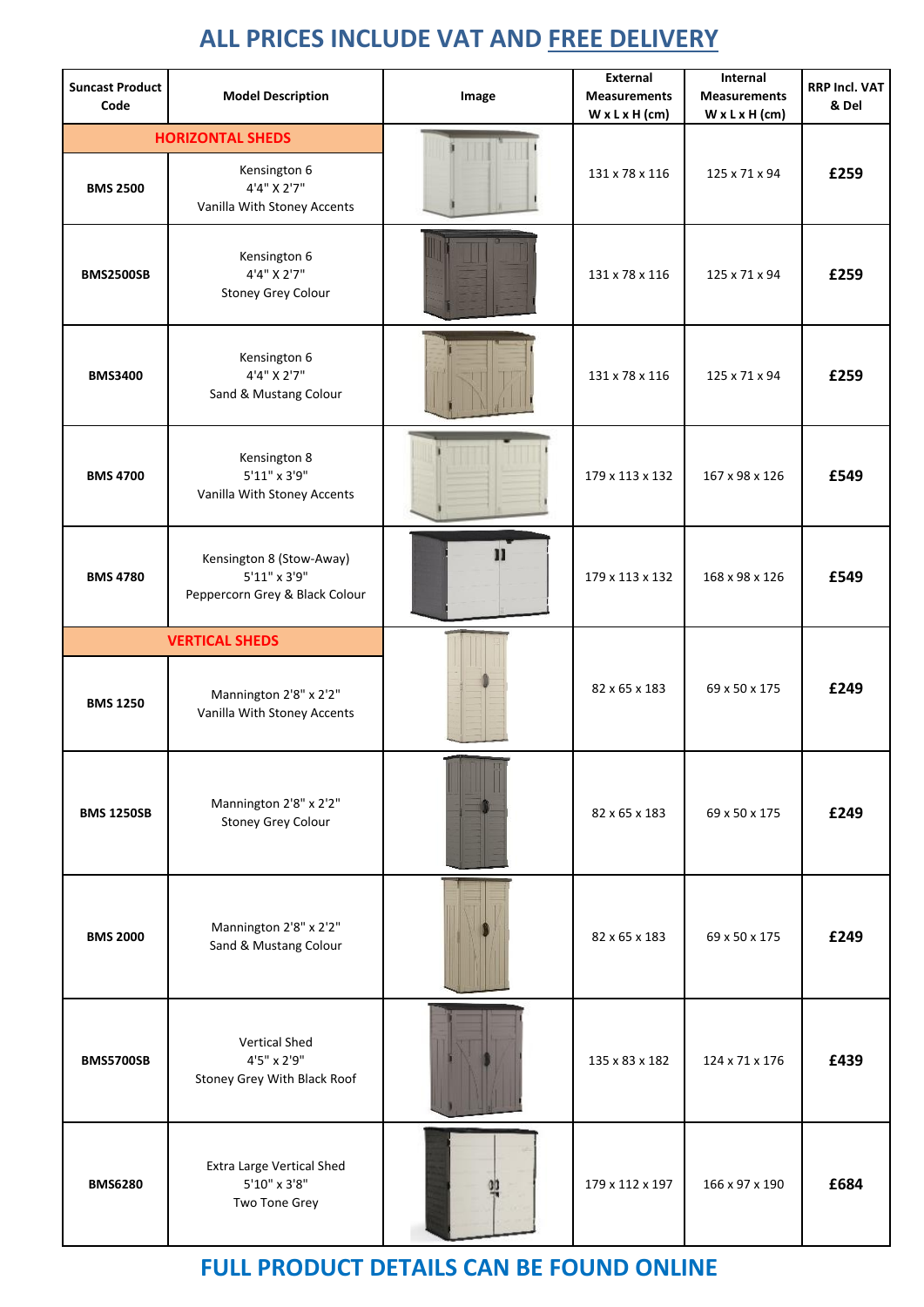## **FOUND A CHEAPER PRICE? WE GUARANTEE TO BEAT IT!!**

| <b>Suncast Product</b><br>Code | <b>Model Description</b>                                                        | Image                 | <b>External</b><br><b>Measurements</b><br>$W \times L \times H$ (cm) | Internal<br><b>Measurements</b><br>$W \times L \times H$ (cm) | RRP Incl. VAT<br>& Del |
|--------------------------------|---------------------------------------------------------------------------------|-----------------------|----------------------------------------------------------------------|---------------------------------------------------------------|------------------------|
| <b>APEX ROOF SHEDS</b>         |                                                                                 |                       |                                                                      |                                                               |                        |
| <b>BMS 7727</b>                | Cloverdale 77<br>7'4" x 7'1" Vanilla body,<br>Stoney doors and Slate roof       |                       | 224 x 217 x 249                                                      | 208 x 208 x 244                                               | £1,149                 |
| <b>BMS 6580</b>                | Modernist 65<br>6'2" x 5'8" Peppercorn Grey,<br><b>Black &amp; Cream Colour</b> | il between the second | 189 x 173 x 228                                                      | 176 x 155 x 221                                               | £1,039                 |
| <b>BMS 7780</b>                | Modernist 77<br>7'2" x 7'3"<br>Peppercorn Grey & Black Colour                   |                       | 220 x 223 x 227                                                      | 208 x 208 x 222                                               | £1,249                 |
| <b>BMS 8160</b>                | Tremont 1<br>8'4" x 16'4" Vanilla body,<br>Stoney doors and Slate roof          | m                     | 255 x 496 x 262                                                      | 236 x 480 x 255                                               | £2,299                 |
| <b>BMS 8130</b>                | Tremont 2<br>8'4" x 13'3" Vanilla body,<br>Stoney doors and Slate roof          | HH<br>Н               | 255 x 403 x 262                                                      | 236 x 389 x 255                                               | £1,949                 |
| <b>BMS 8100</b>                | Tremont 3<br>8'4" x 10'3" Vanilla body,<br>Stoney doors and Slate roof          | <b>MIL HIL</b>        | 255 x 311 x 262                                                      | 236 x 297 x 255                                               | £1,599                 |
| <b>BMS8700</b>                 | Tremont 4<br>8'4" x 7'2" Vanilla body,<br>Stoney doors and Slate roof           | HH MI                 | 255 x 218 x 262                                                      | 236 x 206 x 255                                               | £1,199                 |

### **ALL PRICES INCLUDE VAT AND FREE DELIVERY**